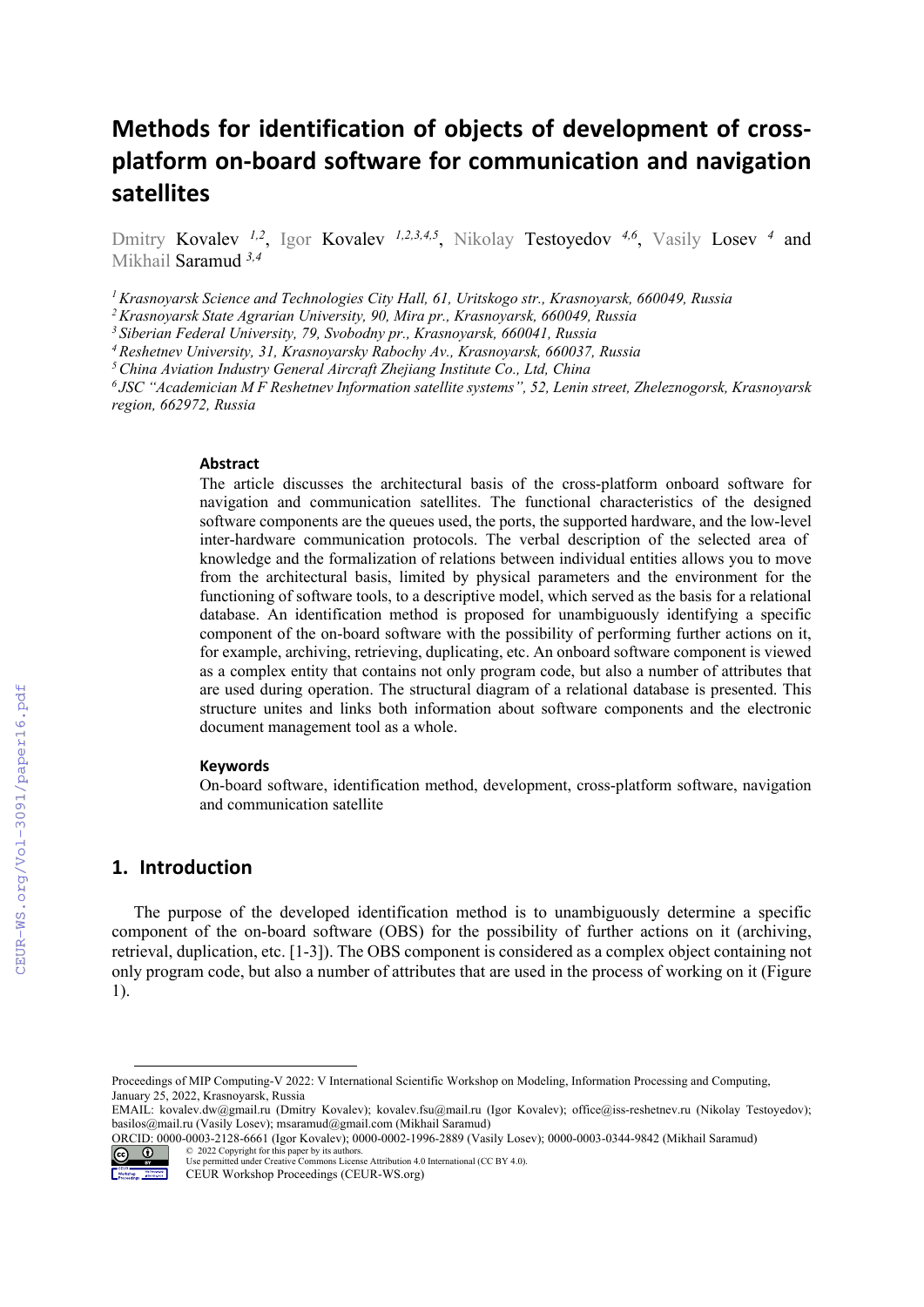

**Figure 1:** Development objects

There are several options for identifying the program code that can be used in the process of searching for development objects for the cross-platform OBS of navigation communication satellites:

- information extraction (IE);
- parsing of program code;
- the method of labeling;
- building the atomic structure of the project.

# **2. Method of information extraction**

Information extraction (IE) is an applied direction in the field of computational linguistics, which studies the tasks of extracting certain information from natural language (NL) texts - terms and their relations, events and named entities (names, personalities, geographical names), etc. [4-6].

The solution of such problems requires the recognition of certain linguistic structures (for example, noun phrases) in the text, which is usually implemented on the basis of partial parsing, without full parsing of sentences of the text. The construction of specific AI applications is most often performed using specialized instrumental systems [7], the most famous of which is the GATE system [8]. At the same time, a characteristic feature is the use of special formal languages (in the GATE system, the Jape language) to specify information about the composition and grammatical properties of the recognized structures, usually in the form of special templates. With the help of templates, ready-made modules for the analysis of NL-text can be customized to solve the required word processing problem in a specific subject area.

Template languages used in instrumental systems for building NL-applications have a number of problems that complicate their effective use.

When constructing the internal representation of the text, it is first broken up into fragments - words, punctuation marks and whitespace characters, and a morphological analysis of words is performed, the morphological (syntactic) interpretations of which form the edges of the graph. In this case, in the general case, a pair of adjacent vertices of the graph are connected by several edges due to morphological homonymy (for example, the nominative and accusative cases of nouns). For any structure highlighted in the text, its syntactic interpretation is represented in the text graph by an additional edge [9].

The considered graphical representation of the text is convenient for taking into account various combinations of morphological interpretations of words included in the text and allows, when imposing templates, to uniformly process both word elements and auxiliary templates. Selection of a structure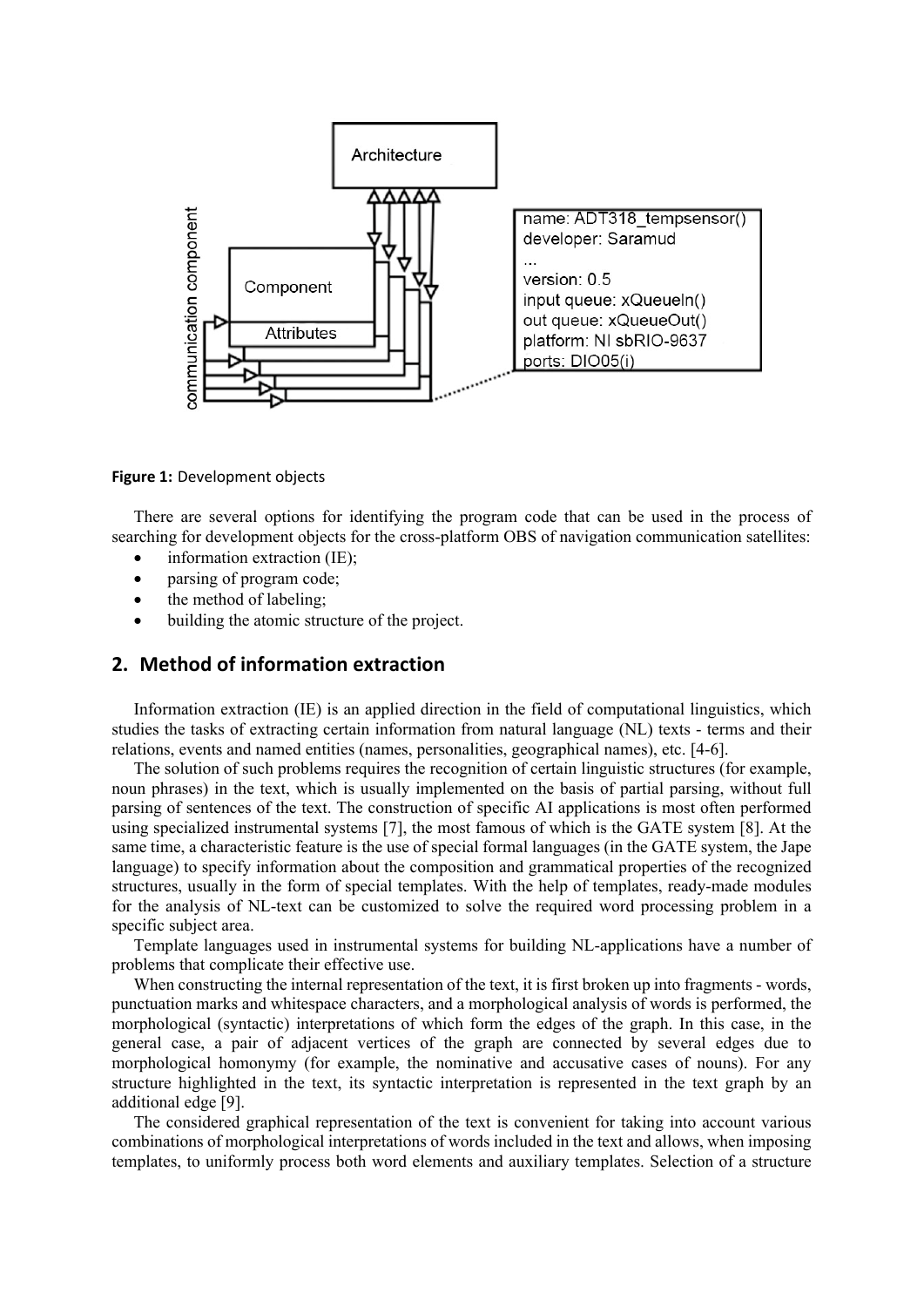using the LSPL (Lexico-Syntactic Pattern Language) pattern is a search in a text graph, which includes three main stages.

Step 1. The set of edges from which the search can be started is determined; for this, the indexes of words, patterns and parts of speech are used (these indexes are built simultaneously with the construction of the text graph).

Step 2. Paths starting from found edges and corresponding sequences of template elements are defined in the graph. The search for these paths represents a depth-first traversal of the graph with a backward step, while at each step all admissible path extensions are considered that correspond to the current element of the template and the restriction on morphological characteristics specified for it. The conditions for matching elements are checked immediately after specifying morphological characteristics, which makes it possible to reduce the set of considered paths in the graph.

Step 3. The found paths are grouped together to form overlay variants that are added to the graph as new edges. The grouping of paths is carried out for more efficient operation of the method.

For the analysis, a software component was used, developed by the authors within the framework of the project "Technology for organizing the life cycle of cross-platform software for onboard equipment for unmanned aerial vehicles" (Reg. No. R&D AAAA-A17-117041910158-8).

The very structure of the handler scanner might look like this:

```
#include <fstream> 
#include <iostream> 
#include <string> 
#include "FlexLexer.h" 
std::string tmpstr; 
int main(int argc, char* argv[]) 
{ 
   if (argc \langle 2 \rangle {
    std::cout << "USE: ccflexscan <source file>" << std::endl; 
          return 0; 
 } 
   std::ifstream infile(argv[1]);
    FlexLexer* lexer = new yyFlexLexer(&infile); 
   int iRes = 0;
   while ((iRes = lexer->yylex()) > 0)
    { 
          std::cout << "Read " << lexer->YYText() 
                    << " (token value is " 
                    << iRes << ") << std::endl; 
    } 
    return 0; 
}
```
When applying it, observing the conditions of the syntax and the rules of the dictionary, at the output we will receive a list of the following content:

Read ' RUN ' (token values is 286) Read ' OPTIMIZATION ' (token values is 283)

The multiplicity of syntactic interpretations of one piece of text inherent in natural language inevitably increases the search space and the amount of memory required to store a graph of text. This is especially noticeable when the template contains a large number of elements that do not participate in the matching conditions, and also includes repetitions of elements without their matching.

## **3. Parsing**

Parsing (often called parsing in computer science) is a technology for automatically collecting data based on a given attribute.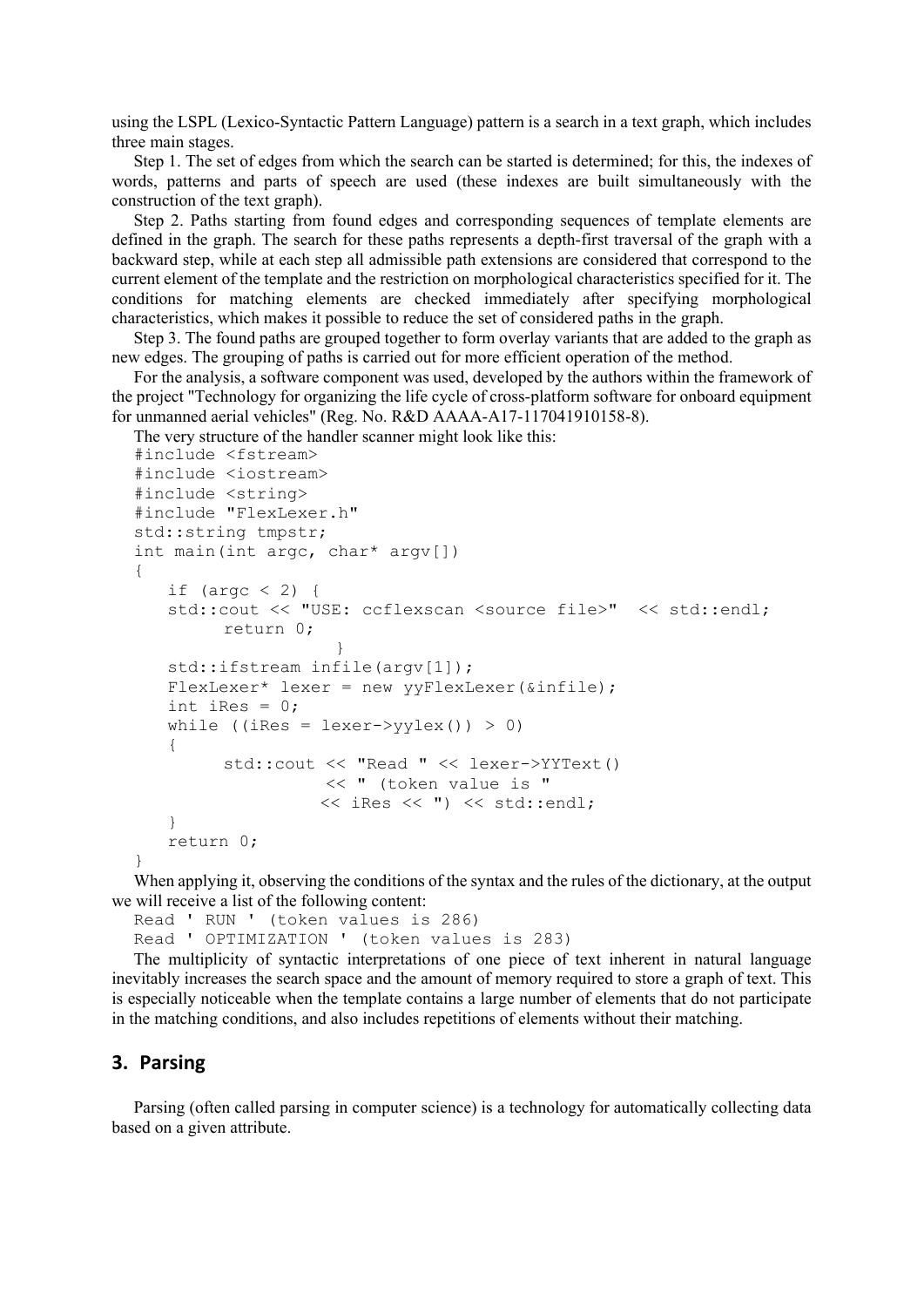The information retrieved by parsers (parsers) is accumulated for the purpose of selection according to certain criteria, analysis of dynamics, backup storage in case of loss of access to primary sources, and is also used for cataloging.

The separation of the necessary information occurs through the syntactic and lexical analysis of its content. This process is called parsing. Parsing is part of many information processing processes, from translating text to translating high-level language code into machine code.

Parsers are most actively used in the processing of Internet pages by search engine algorithms. But parsing is also used for solving less global problems, for example - parsing is used by programs to automatically check the uniqueness of text information, quickly comparing the content of hundreds of web pages with the proposed text. Parsing can also be used to automatically search for information, for example, to fill in the fields of characteristics of hardware, sensors, etc.

As an example of a tool for analyzing program code, we present the following program:

```
#include <stdio.h> 
  #include <string> 
  extern FILE *yyin, *yyout; // referenced from flex-generated
scanner 
  extern int yylineno; 
  extern std::string tmpstr; 
  int yylex(); 
  int main(int argc, char* argv[]) 
  { 
      yyin = fopen("test.txt","r"); //yyout will ptr to stdout 
     int iRes = 0;
     while ((iRes = y\text{ylex}()) > 0)
      { //read something useful from file 
            printf ("Read '%s' (token values is %d) at 
                       line %d\n", tmpstr.c str(), iRes, yylineno);
      } 
     printf ("Scanner return %d code\n", iRes);
      return 0; 
  }
```
Its functions are similar to the program described in section 2 above, but the execution speed is lower, but this method has also proved to be an effective analysis tool.

As an intermediate result, we can conclude that the existing methods of parsing program code do not meet the requirements stated at the beginning - storage and retrieval of metadata, the possibility of hierarchical linking of components and memory of the final structure of projects as one of the elements of flexible search. To meet all the requirements for storing and retrieving useful information about the project, it is proposed to create a new identification method based on deterministic metadata.

# **4. Method of functional identification of cross‐platform OBS components**

At the stage of forming the basic description of the area of knowledge - the software components of the cross-platform OBS of communication and navigation satellites, the requirements for the description of the principles of functioning and the limitations of the physical environment of functioning were determined and formalized, such as: ensuring the operation of the power system, voltage level, board, etc.

In general, this will allow us to carry out effective identification of software components, since the presented restrictions and requirements can act as metadata that uniquely describe a specific component.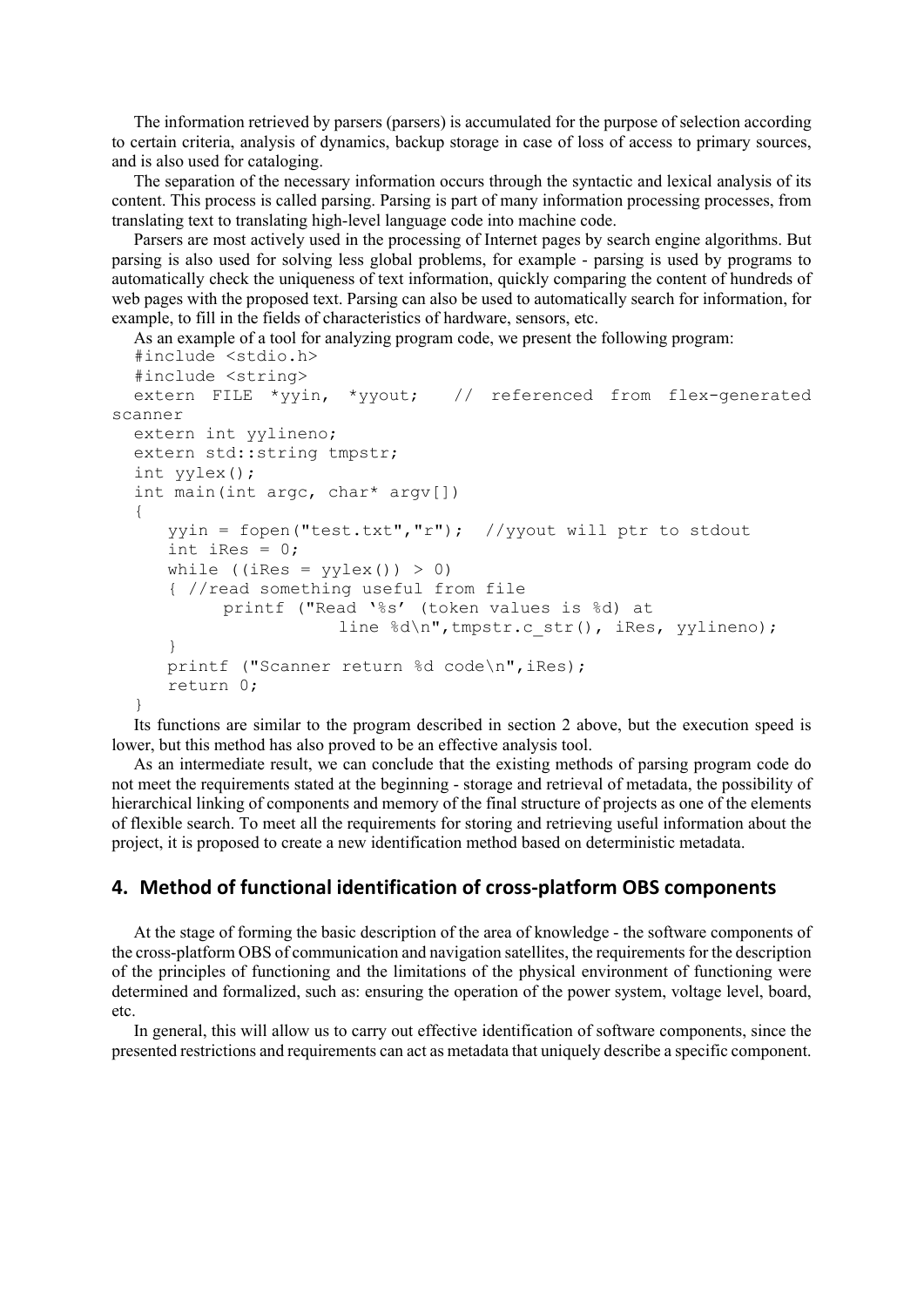

**Figure 2:** Architectural basis of cross‐platform OBS of navigation communication satellites

The architectural basis of the cross-platform OBS of navigation communication satellites (Figure 2) is presented in [10-12]. The most important functional characteristics of the designed software components, as can be seen from the diagram presented in [13, 14], are: used queues, ports, supported hardware and low-level inter-hardware communication protocols.

The resulting verbal description of the selected area of knowledge and the formalization of relations between individual entities made it possible to move from an architectural basis, limited by physical parameters and the environment for the functioning of software, to a descriptive model that served as the basis for a relational database.

# **4.1. Database schema**

Figure 3 shows a structural diagram of a relational database. This structure unites and links both information about software components and the electronic document management tool as a whole.

The projected components are assigned a set of information attributes, which will later be used to identify the desired component according to the functional requirements for it.

By functional requirements, we mean such parameters as the input / output queues used for data exchange, the used hardware platform and its hardware ports, etc.

Considering the area of design of the components of the OBS of communication satellites, let us turn to the developed architectural basis. Based on it, let us highlight the most important characteristics of the component for us, which will be the attributes of the database used to identify the components of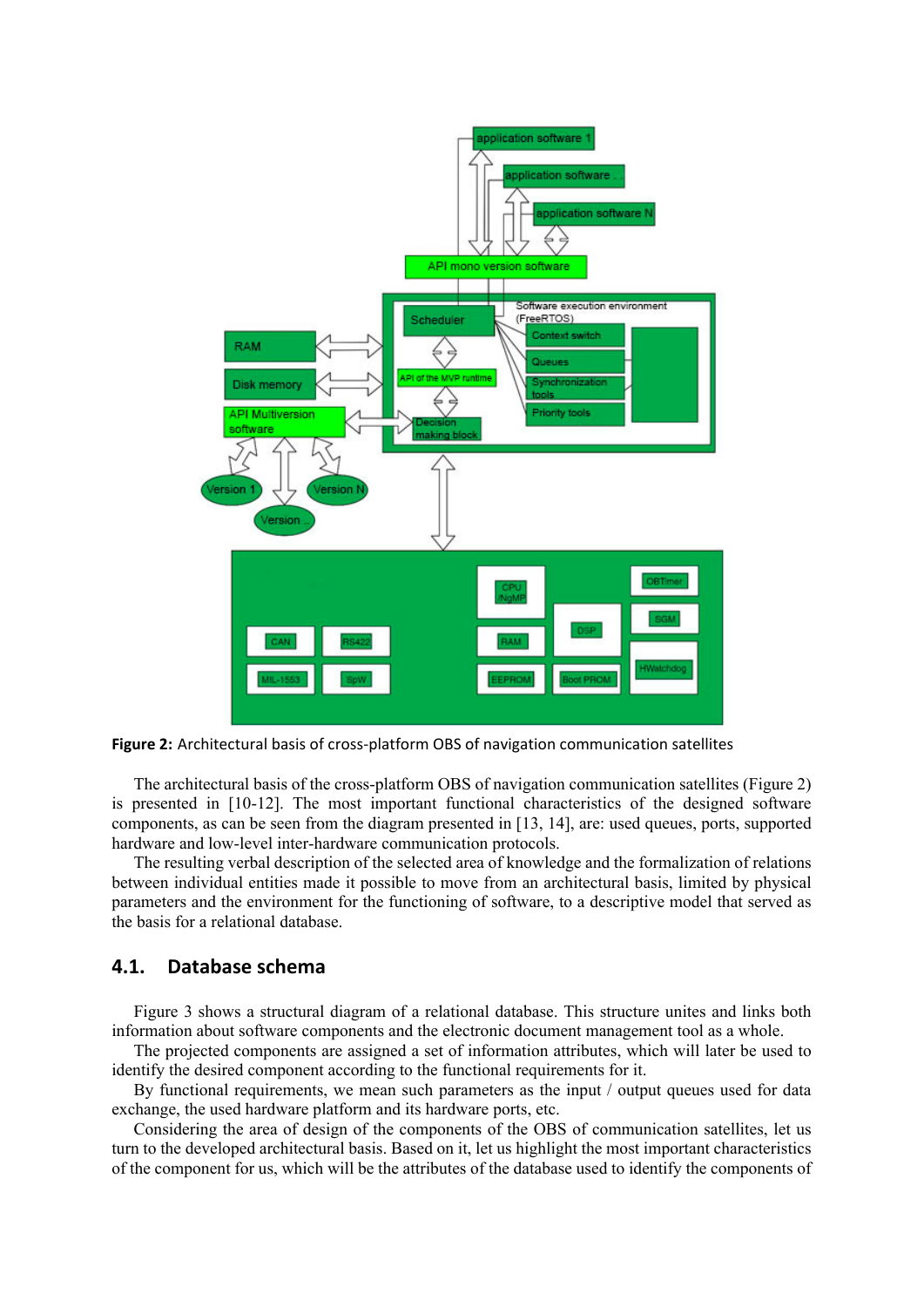the cross-platform OBS being developed. These informational attributes are typical for both applied and executive software. because from the point of view of the programmer there is no fundamental difference in the development of a software component. When designing a component, it should be noted that a separate software function in the future can be used both as an independent component and as one of the versions of the multiversion pool. Technically, there is no difference between the development of one of the versions of the multiversion pool and a separate software component, since they will be executed in the same way as a FreeRTOS stream, and a separately developed module - the decision block - is responsible for the functionality of the multiversion execution.

Let's consider an example of a software module for processing readings of a digital temperature sensor.

Design Reference (Component): This module must be connected to an Analog Devices ADT7318 Digital Temperature Sensor or equivalent. The sensor output is connected to DIO pin 5 on the board. The module must poll the sensor every 2000ms, calculate the temperature value in Celsius and Fahrenheit. The temperature value in Celsius is placed in the xQueueCTemp () queue. The temperature value in Fahrenheit is placed in the xQueueFTemp () queue.

The task itself is an element of electronic document management and is stored in the database in the form of a document signed with an electronic signature. Inside the document, there is also metainformation for the unambiguous definition of the parameters of the developed software block and is used to create the "skeleton" of the project. The metadata related to the design assignment for the temperature sensor readings processing module are given below (Table 1 ). Supported hardware - ADT7318 digital temperature sensor or equivalent. The range of input values is presented in Table 5

#### **Table 1**

Example of an assignment for the development of a software component

| Project                                       | No. 223                  |  |
|-----------------------------------------------|--------------------------|--|
| Module name<br>Responsible for<br>development | ADT7318 tempsensor<br>DK |  |
| Responsible for testing                       | <b>GN</b>                |  |
| Target platform                               | NI sbrio 9.6             |  |
| Check date                                    | 31.12.2018               |  |
|                                               |                          |  |

#### **Table 2**

Required values of functional characteristics

|                | ן נסי<br>timems | RAM kb | MTTF sec | $R/W$ op |  |
|----------------|-----------------|--------|----------|----------|--|
| Required value | 600             | 200    | 6000     |          |  |

#### **Table 3**

Output queues Queue name Data type Description of data xQueueСTemp() double Temperature value received from the sensor in degrees Celsius xQueueFTemp() double Temperature reading from sensor in Fahrenheit **Table 4** Physical ports Port Protocol I/O Description of data DIO5 i2c entrance Digital temperature sensor output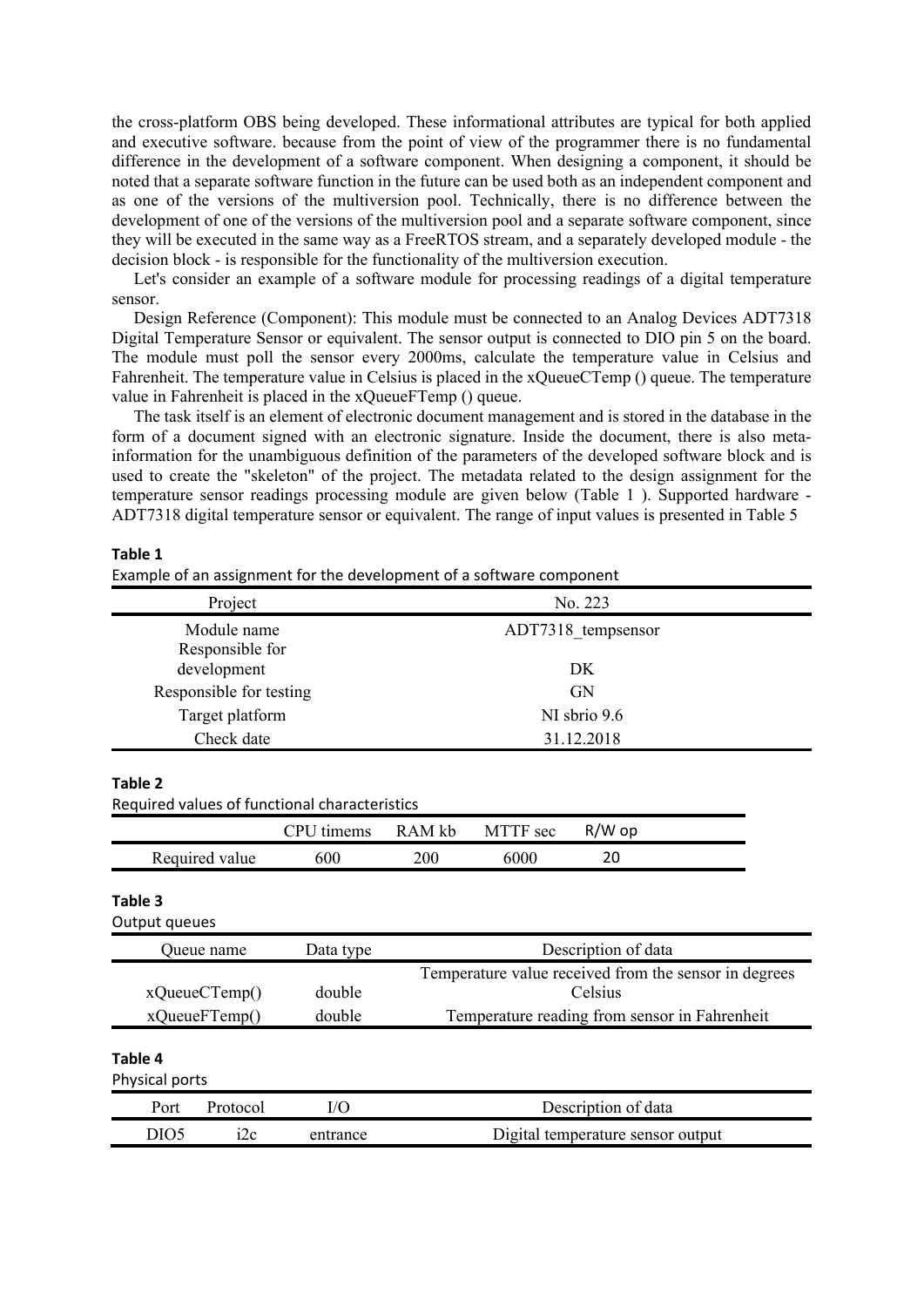**Table 5** Input range

| $\cdots$ $\cdots$ |          |                                             |      |
|-------------------|----------|---------------------------------------------|------|
| )∧≁+<br>eue       | rom      | hatara                                      | ∩t∩n |
| DIO5              | . .<br>- | 00 <sub>c</sub><br>$\overline{\phantom{0}}$ | v.v. |

The metadata themselves uniquely identify the block when searching for information through the database, and also serve as keys for searching for block variants close to the criteria.

Storage order for later retrieval. To break many-to-many data, intermediate tables are used, in which two foreign keys of the tables being linked are used as the primary key of the table itself.

Table 6 is an example of a table for breaking a many-to-many relationship.

**Table 6**

Example of the relationship

| queue id | modules id | $\sqrt{0}$ |
|----------|------------|------------|
| 101      |            |            |
| 101      |            |            |
|          |            |            |

Since the primary keys are the id of the queue and the id of the module, a many-to-many relationship is formed when the tables are directly linked. To break this connection, an intermediate table is used, which also serves to facilitate the process of finding the necessary information. As a request, let's try to find out which modules work with the queue at index 101.



**Figure 3:** Visual representation of the relationship between the entities of the developed relational database

Figure 3 shows the following tables:

Table 1 . The **modules** entity serves as a repository of the main attributes of the components being developed and the **platform, modules\_status, users** "dictionaries" are connected to it.

Table 2 . The docs entity serves as a repository of data about the elements of the electronic document management system, the "dictionaries" **docs\_type, docs\_status, users** are connected to it.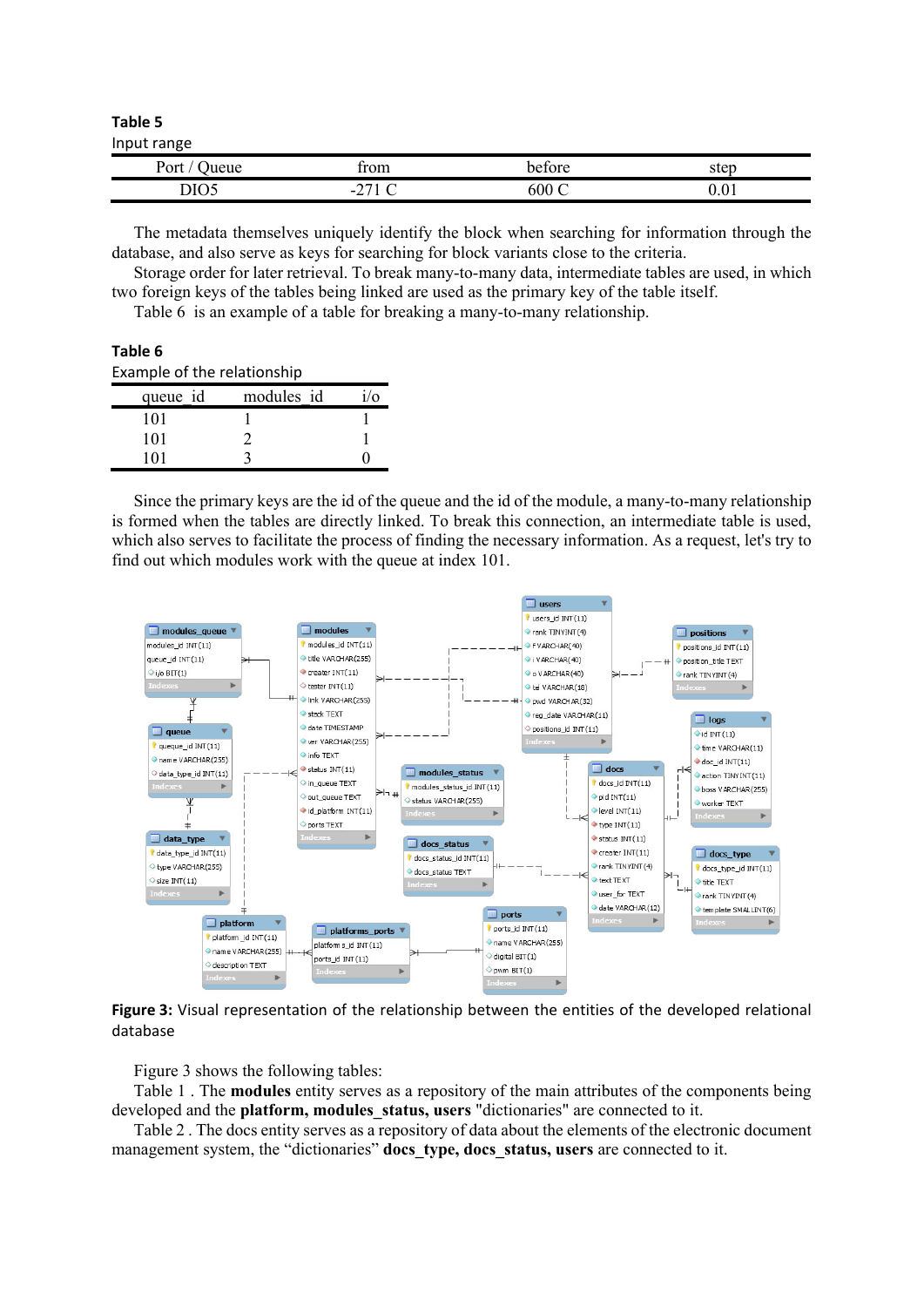Table 3 . The **modules\_queue** entity serves to separate many-to-many relationships between queue and modules.

Table 4 . The **queue** entity is used to describe the queues for input / output of data from individual blocks, and its structure is organized according to the requirements of the selected RTOS. The data type entity serves as a "dictionary".

Table 5 . The **users** entity serves as a repository of data about users and their access rights to data, and also creates a logical hierarchy of subordination and formation of orders. There is a "dictionary" of **positions**.

Table 6 . The **platform** entity serves as a repository of the characteristics of the used hardware platforms, their number of physical outputs, structure, etc.

There is a **platform\_ports** link table, which in turn has a relationship to the **ports** entity.

Table 7. The **logs** entity serves as a "log" of all events occurring with copies of electronic documents in an electronic document management tool. Associated through a foreign key with the **docs** entity.

To ensure data integrity and efficient functional identification, one-to-many and one-to-one relationship types are used with the ability to cascade deletion. The constructed structure of the relational database provides connectivity, reliability of storage and retrieval, as well as structural verification of the entire architecture of the software being developed.

The relationships between the tables in Figure 3 are characterized by the following:

- The modules entity has the modules id main key and the creater, status, idplatform foreign keys.
- The platform entity has a platforms id master key.
- The modules status entity has the modules status id main key.
- The users entity has the users id master key.
- The docs entity has a main key docs id and foreign keys type, status, creater.
- The docs type entity has a docs type id master key.
- The docs status entity has a docs status id master key.
- The modules queue entity has an associated master key from the modules id and queue id fields.
- The positions entity has a master key, positions id.
- The platform ports entity has an associated master key from the platforms id and ports id fields.
- The ports entity has the ports id master key.
- The logs entity has a master key logs id and a foreign key docs id.

Also, in the environment of electronic document management, database objects can be created, retrieved and modified by means of the PHP language. Below is an example of a script that generates a report on the stage of module readiness.  $\leq$  ?

```
if (!is numeric($rank) || $rank <= 0) {header("Location:
./check.php");
 die; 
  } 
 $mods_status=[ "<span style='color:gray;'>Indeveloping</span>", 
                 "<span style='color:pink;'> Readytotest</span>", 
                 "<span style='color:blue;'> Ontesting </span>", 
                  "<spanstyle='color:red;'> Submitted for revision 
                </span>", 
                 "<span style='color:green;'> Ready</span>"]; 
 if (!$_GET[id]){ 
      echo "<table border=0 width=100% class='docs-table'>";
```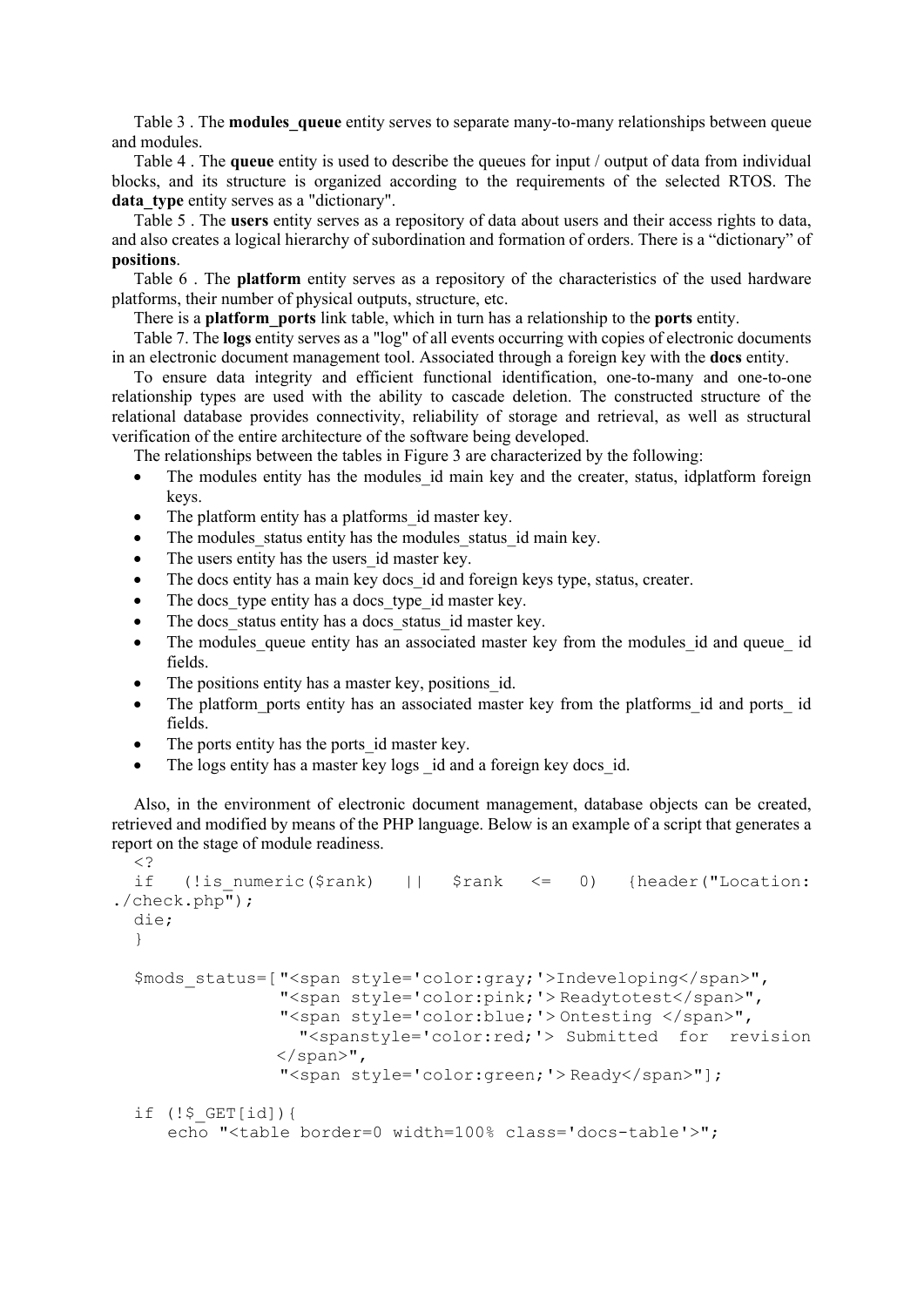```
echo "<tr><th
width=30px>Ver</th><th>Modulename</th><th>Status</th><th>Author</th>
<th>Data</th></tr>><tr>>tr><td colspan=5><hr></td></tr>";
       $q_mod_all=mysqli_query($link, "SELECT * FROM `modules` ORDER 
BY date DESC"); 
     for (\frac{c}{c}-0; \frac{c}{m}ysqli num rows(\frac{c}{q} mod all); \frac{c}{r} { 
            $new='normal'; 
           $mods = mysqli fetch array($q_mod_all);
 if ($mods['creater']==$user['id']) 
                                            " .substr($user['i'],0,2).".
".substr($user['o'],0,2).". "; 
                  else { 
      $creater=mysqli_fetch_array(mysqli_query($link, "SELECT
`f`,`i`,`o` FROM `users` WHERE id='{$mods['creater']}' LIMIT 1")); 
                        $author=$creater['f']." 
".substr($creater['i'],0,2).". ".substr($creater['o'],0,2).". "; 
   } 
                 echo "<tr style='font-weight:{$new}'
onMouseMove=(this.style.background='#EBF4FD') 
onMouseOut=(this.style.background='white')> 
                                          <td>".$mods[ver]."</td> 
  and the contract of the contract of the contract of the contract of the contract of the contract of the contract of the contract of the contract of the contract of the contract of the contract of the contract of the contra
onClick=(document.location.href='?act=modules&id=".$mods['id']."')>"
.$mods[title]." ::</td>
     <td>".$mods status[$mods['status']]."</td>
                                          <td>".$author."</td> 
     <td>".date('d.n.Y',$mods['date'])."</td>
                                    </tr><tr><td 
colspan=5><hr></td></tr>";
   } 
     echo "</table>";
       } else { 
  //echo "<div class=noprint><a href='#' 
class=btnsaleonClick='window.print() ;'>Print</a></div>"; 
       $mod=mysqli_fetch_array(mysqli_query($link, "SELECT * FROM 
`modules` WHERE id=".intval($ GET[id]).""));
      $author=author($mod, intval($ GET[id]));
       $stack_in=explode("=>", $mod[stack])[0]; 
      $stack_out=explode("=>", $mod[stack])[1]; 
      echo "<table width=100% cellpadding=6>"; 
     echo "<tr><td><h3>{$mod[title]}</h3>{$mod[date]}, {$author},
{$mods status[$mod[status]]}<br></td></tr>";
     echo "<tr><td><h3> description</h3>{$mod[info]}<br/></td></tr>";
     echo "<tr><td><h3>Inputqueues:
  \langle h3\rangle{$stack in}\langle b r \rangle /td>\langle tr \rangle";
```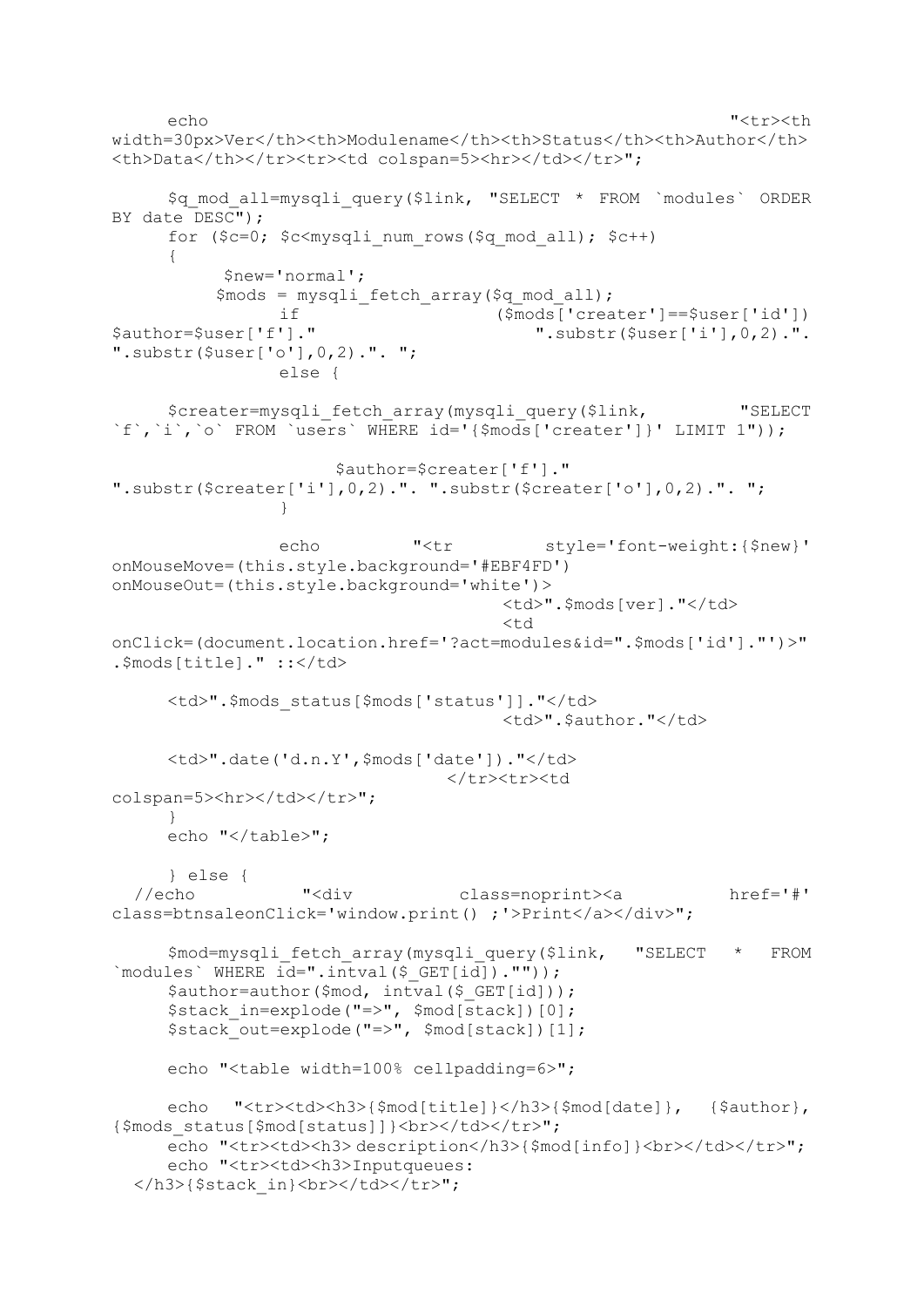```
echo "<tr><td><h3>Outqueues:
  </h3>{$stack_out}<br></td></tr>";
     if (\text{3mod}[\text{status}]=4)\{//$test=mysqli fetch array(mysqli query($link, "SELECT *
FROM `docs` WHERE type=pid=".intval($ GET[id]).""));
           echo "<tr><td><h3>Test results:</h3><a href='#'>Test 
report</a>>>>></td></td></tr>";
          echo "<div class=noprint><a href='#'
class=btnsaleonClick='#'> Archive</a></div>"; 
   } 
     echo "<tr><td><h3> Programcode:</h3><br>></td></tr>";
     echo "</table>";
      //echo "<div class=noprint><a 
href='?act=modules&id={$mod['id']}' class=btnsale>
Newmodulebasedoncurrent</a></div>"; 
      //echo $mod[link]; 
      $file= file_get_contents("./modules/{$mod[link]}.txt"); 
     echo "<div class=print noview>";
      echo "<imgsrc='./tmp/1.png' width=45%><imgsrc='./tmp/2.png' 
width=45%><br>>>>";
     echouser for print( $mod['create'], $user position, 0);echouser for print( 3, $user position, 0);
     echo "\langle \overline{div} \rangle";
      echo '<div style="overflow: auto; height: 80%; width: 65%; 
padding: 8px; border: 1px solid #ccc;"class=noprint><xmp>'; 
      echo $file; 
      echo '</xmp></div>'; 
      } 
  ?>
```
Thus, the obtained scheme of interactions within a relational database will allow efficiently performing functional identification both in the form of SQL queries and third-party tools, if necessary.

# **4.2. Identification procedure**

 In the process of developing the components of the cross-platform onboard software, their functional attributes will be entered into the database. According to these attributes, it becomes possible in the future to perform functional identification of the required module. Let's consider an example of functional identification of a component based on specified parameters.

These parameters are input / output queues (their IDs), platform selected, author, etc. In general, the set of attributes should be a strict filter list that filters out mismatched base lines. If a strict search did not give the necessary results, then a flexible search is used, which makes it possible to include in the search process the possibility of identifying components that do not strictly correspond to all specified search restrictions, but are the most suitable from those available in the database, for example, they correspond to 4 out of 5 parameters.

If the search is completed successfully, then a number of actions can be performed on the found component: print it, send it, open it for editing (the old version of the OBS component is saved, a separate copy is created), create a document in the electronic document management tool.

As an example of retrieving information from a database, let's take the creation of a query in the SQL language - finding out all the components working with the queue under index 4. Figure 4 is shown below, showing both the structure of the query and the result of the query. As a result of executing the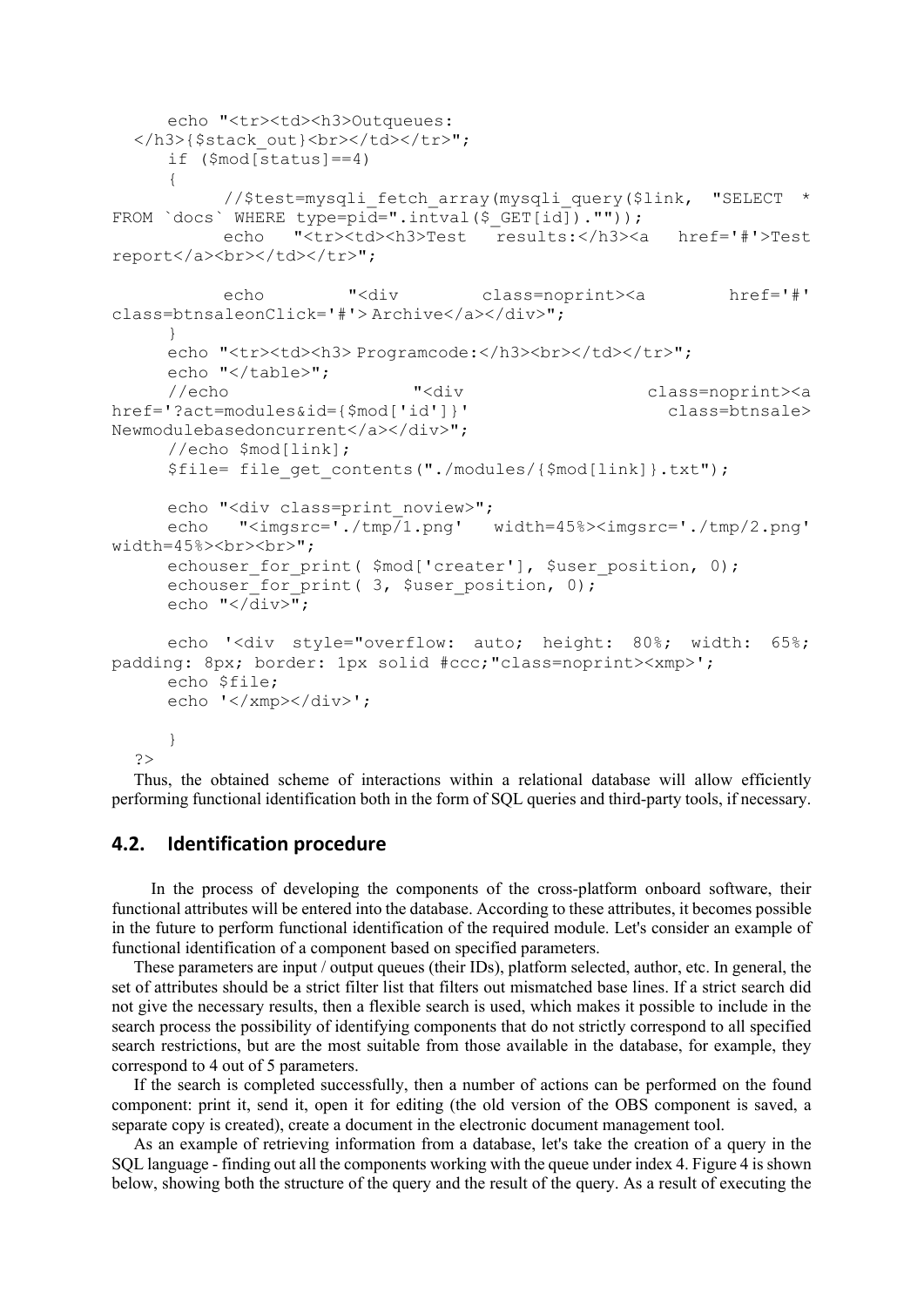requests, we see that the queue of interest to us is used by the 19 and 20 components as the output data queue, and the module 25 as the input data queue.

| ы                  |          |                     | 图 Limit to 1000 rows<br>S.<br>里<br>$\left(\frac{1}{2},\frac{1}{2}\right)$<br>т.         |
|--------------------|----------|---------------------|-----------------------------------------------------------------------------------------|
| $1 \bullet$        |          |                     | SELECT * FROM sed.modules queue where queue id=4;                                       |
|                    |          |                     |                                                                                         |
| <b>Result Grid</b> |          | <b>Filter Rows:</b> | $\frac{1}{200}$ $\frac{1}{200}$ Export/Import:<br>ばる]<br>Edit:<br>Wrap Cell Content: #4 |
| modules id         | queue id | IO                  |                                                                                         |
| 19                 |          |                     |                                                                                         |
| 20                 |          |                     |                                                                                         |
| 25                 |          |                     |                                                                                         |
| NULL               | NULI     | NULL                |                                                                                         |

**Figure 4:**  The structure of the request and its result

The developed method makes certain requirements for the process of entering information into the database, which are dictated by the need for clear structuring and building links between metadata for flexible search. Figure 5 depicts these relationships as relational database relationship diagrams.



**Figure 5:** Diagram of relationships for entities responsible for the description of a specific component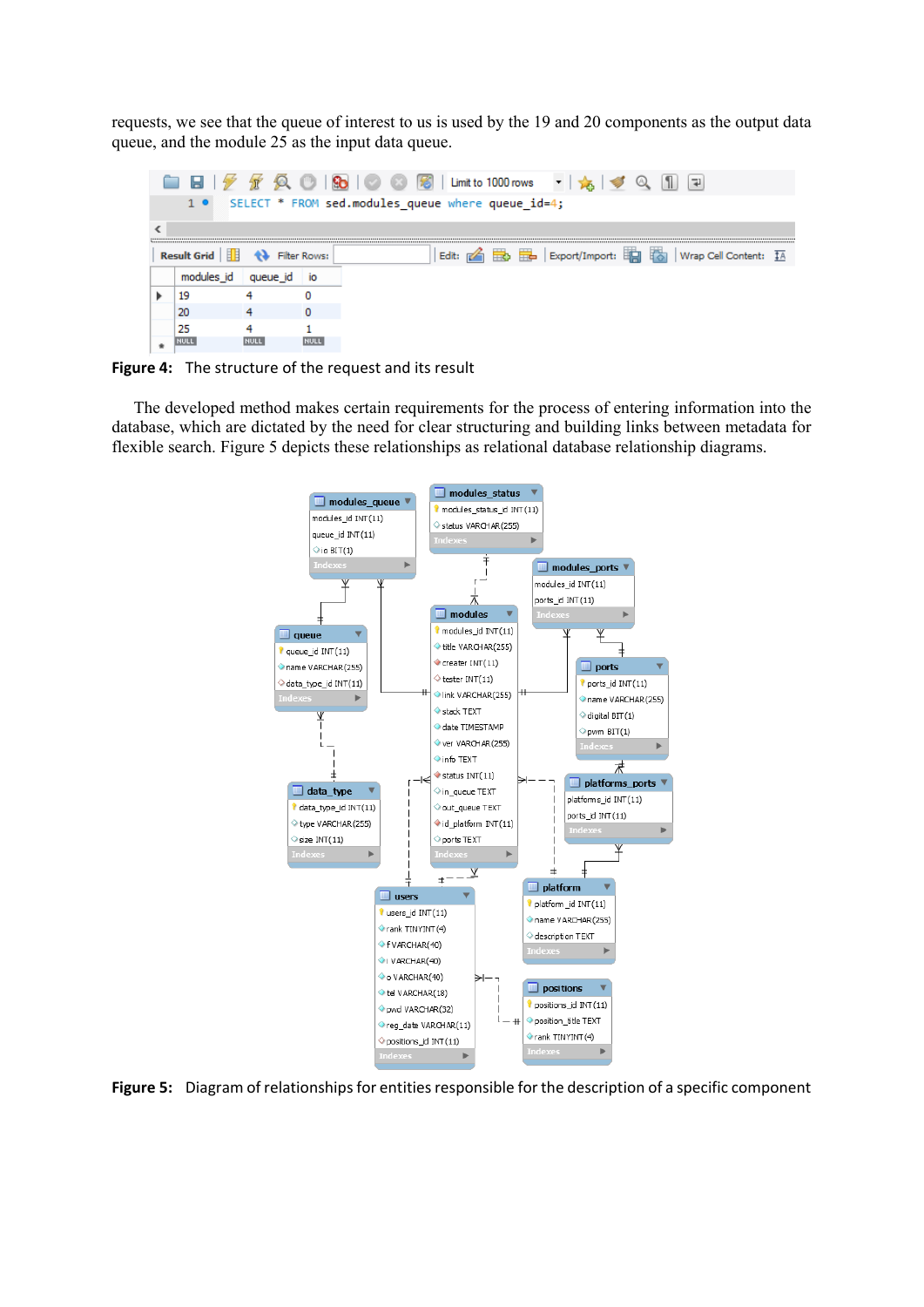# **4.3. Pre‐identification method**

Using the previously developed design method for the components of the cross-platform OBS of communication and navigation satellites, which involves the stage of architectural and detailed design, we define the attributes of the components as metadata elements that allow identification, and the set of metadata for each component is complete and sufficient to unambiguously identify an individual component and create a flexible system search by partial match. We will also include in the metadata the information about the component being developed that is necessary in the development process to specify the binding of components to specific equipment (names of supported ports, types of ports, names of queues). The developed descriptive information model of the knowledge area related to the elements of the components of the cross-platform OBS of communication and navigation satellites will be stored in a relational database.

The above procedure for development, formalized recording and functional identification, implemented by means of manipulating an electronic relational database, allows you to effectively organize the creation, storage and retrieval of software components. In general, the process of working with a separate component can be divided into stages for which you can create rules for filling in the database:

- creation of a new component (all numbers of administrative documents become elements of metadata associated with the components). Rule - it is necessary to fill in a complete list of metadata related to administrative document flow, physical parameters of the selected development platform and specific parameters, data when forming a task for creating components;
- search for a component similar to the one under development. Rule if the search for strict compliance did not give any results, launch a flexible search for partial compliance, carried out by means of the main and foreign keys of the base;
- editing / creating the required component, observing the decomposition rules for elements sent to the database for storage (information about the developer also becomes a metadata element). Rule - one component can have several developers, it is necessary to save intermediate versions;
- component testing, test results also become metadata elements belonging to a specific component. Rule - it is necessary to fill in all fields in a structured manner that are responsible for certain characteristics of the testing process;
- sending the document to the archive (the electronic version of the archive document is tied to the component). Rule - after sending to the archive, it is impossible to change the metadata or to carry out a cascade deletion by the component number;
- component search (performed by searching for a set of metadata associated with a specific component or by its id, if known). Rule - when searching, use standard templates written in the development environment;
- further work with the found component (after sending the component to the archive, there is only one editing option - creating a new instance, which can be linked to the original block through metadata). Rule - when creating a child block based on an old instance, the new component is assigned its own index and metadata space.

The result of going through all the stages and the execution of the rules will be a built structure of a relational database that has the ability to fully describe all the necessary metadata and has the correct links between them. Figure 6, Figure 7, Figure 8 show an example of the description of the modules entity, created using the presented pre-identification method.

Figure 8 shows the types of data stored in attributes, as well as the parameters for the uniqueness of these attributes.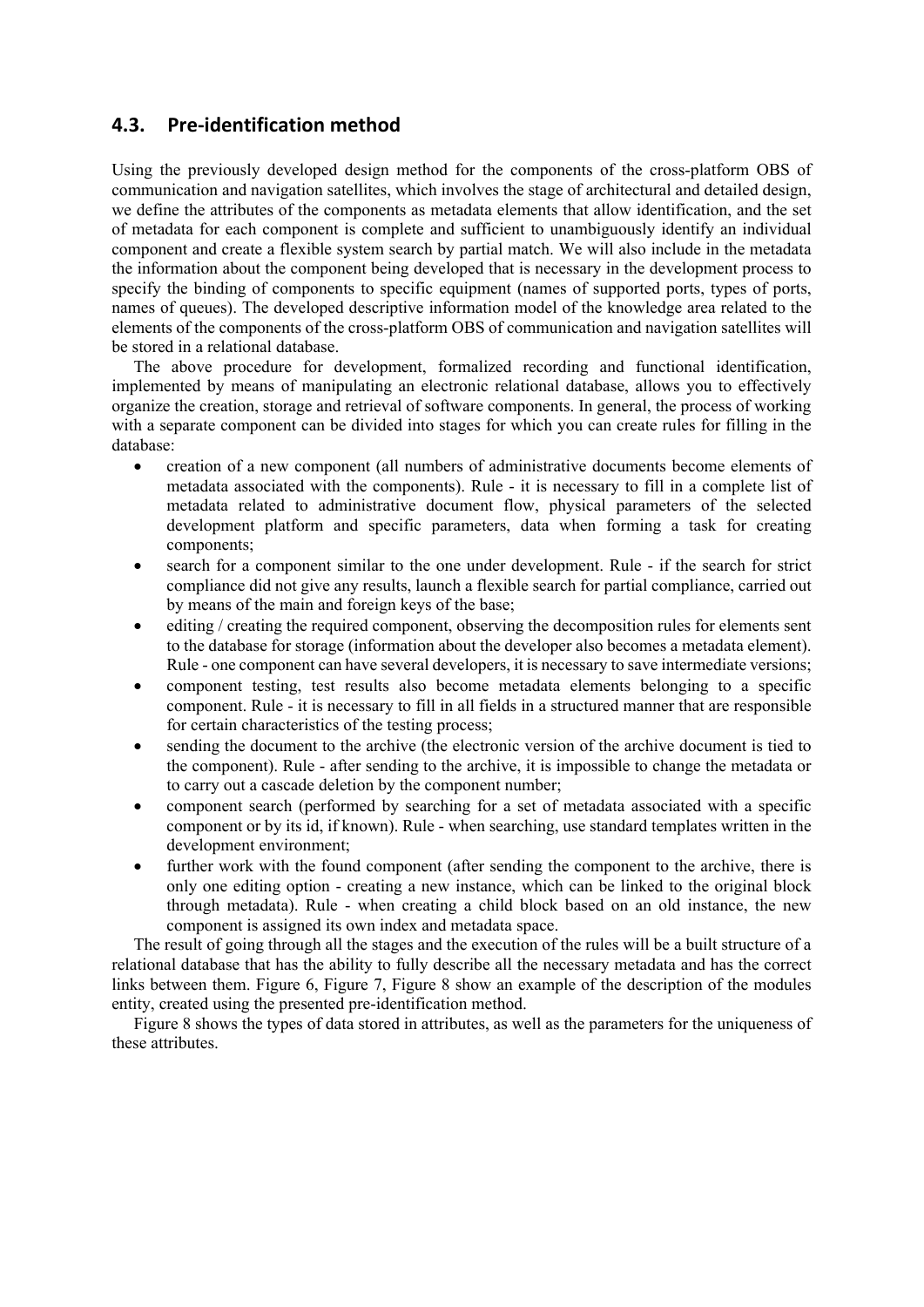|                      | Table Name:        | modules        |    |          |           |   |              | Schema: sed |    |        |                               | 仌 |
|----------------------|--------------------|----------------|----|----------|-----------|---|--------------|-------------|----|--------|-------------------------------|---|
|                      | Charset/Collation: | utf8<br>$\vee$ |    | utf8_bin |           |   | $\checkmark$ | Engine:     |    | InnoDB | v                             |   |
|                      | Comments:          |                |    |          |           |   |              |             |    |        | $\wedge$<br>$\lambda_{\rm B}$ |   |
| Column Name          |                    | Datatype       | PK | NN       | <b>UQ</b> | в | UN           | ZF          | AI | G      | Default/Expression            |   |
| <i>I</i> modules id  |                    | INT(11)        | ⊽  | ▿        | ⊽         |   |              |             | ⊽  |        |                               |   |
| ♦ title              |                    | VARCHAR(255)   |    | ▿        |           |   |              |             |    |        |                               |   |
| ♦ creater            |                    | INT(11)        |    | ▿        |           |   |              |             |    |        |                               |   |
| $\Diamond$ tester    |                    | INT(11)        |    |          |           |   |              |             |    |        | <b>NULL</b>                   |   |
| $\Diamond$ link      |                    | VARCHAR(255)   |    | ▽        |           |   |              |             |    |        |                               |   |
| $\Diamond$ stack     |                    | <b>TEXT</b>    |    | √        |           |   |              |             |    |        |                               |   |
| $\Diamond$ date      |                    | TIMESTAMP      |    | ✓        |           |   |              |             |    |        | CURRENT_TIMESTAMP_ON          |   |
| $\Diamond$ ver       |                    | VARCHAR(255)   |    | ✔        |           |   |              |             |    |        |                               |   |
| $\Diamond$ info      |                    | <b>TEXT</b>    |    | ✔        |           |   |              |             |    |        |                               |   |
| $\bullet$ status     |                    | INT(11)        |    | ▿        |           |   |              |             |    |        |                               |   |
| $\Diamond$ in queue  |                    | <b>TEXT</b>    |    |          |           |   |              |             |    |        | <b>NULL</b>                   |   |
| $\Diamond$ out_queue |                    | <b>TEXT</b>    |    |          |           |   |              |             |    |        | <b>NULL</b>                   |   |
| ♦ id_platfom         |                    | INT(11)        |    | ▿        |           |   |              |             |    |        |                               |   |
| $\Diamond$ ports     |                    | <b>TEXT</b>    |    |          |           |   |              |             |    |        | <b>NULL</b>                   |   |
|                      |                    |                |    |          |           |   |              |             |    |        |                               |   |

**Figure 6:** Data types and parameters of attributes of the modules entity

Figure 7 shows all the indices belonging to the modules entity.

| <b>Index Name</b>  | <b>Type</b>   |                 |  |
|--------------------|---------------|-----------------|--|
| PRIMARY            | PRIMARY       |                 |  |
| modules_id_UNIQUE  | <b>UNIOUE</b> |                 |  |
| creater_id_idx     | <b>INDEX</b>  |                 |  |
| platform_id_idx    | <b>INDEX</b>  |                 |  |
| tester_id_idx      | <b>INDEX</b>  |                 |  |
| status_id_idx      | <b>INDEX</b>  |                 |  |
|                    |               |                 |  |
| Columns<br>Indexes | Foreign Keys  | <b>Triggers</b> |  |

**Figure 7:** Indices of the modules entity

Figure 8 shows all the foreign keys working in the modules entity and their corresponding tables.

| Foreign Key Name |              |                                            | Referenced Table |  |                       |  |
|------------------|--------------|--------------------------------------------|------------------|--|-----------------------|--|
| creater id       |              |                                            | `sed`.`users`    |  |                       |  |
| platform_id      |              | `sed`.`platform`<br>'sed','modules_status' |                  |  |                       |  |
| status id        |              |                                            |                  |  |                       |  |
| tester id        |              |                                            | `sed`.`users`    |  |                       |  |
|                  |              |                                            |                  |  |                       |  |
|                  |              |                                            |                  |  |                       |  |
|                  |              |                                            |                  |  |                       |  |
| Columns Indexes  | Foreign Keys |                                            |                  |  | Triggers Partitioning |  |

**Figure 8:**  Foreign keys of the modules entity

# **5. Conclusion**

Thus, the developed identification methods provide the ability to identify previously developed components in order to reuse them. They also allow verification of components in the process of project development for the correspondence of the attributes of the components to the architecture of the project.